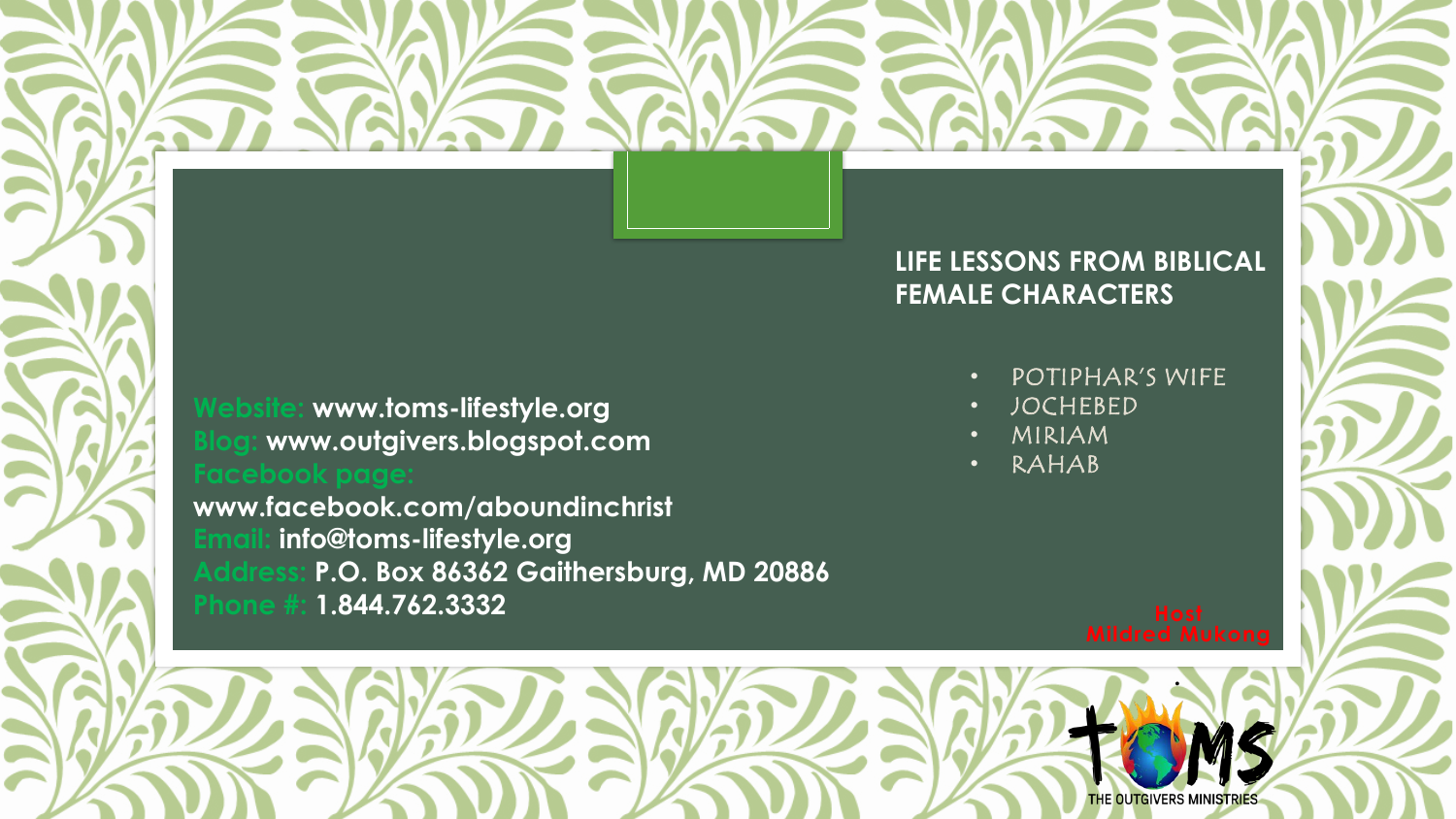### **Potiphar's Wife Genesis 39:1-21.**

- **Potiphar's wife.**
- **Tempted Joseph.**
- **Married.**
- **Dysfunctional Home.**
- **Crisis.**
- **Anger.**
- **Impatience.**
- **Self-centered and selfish.**
- **Unwise decisions.**
- **Influence others.**
- **Leadership Role.**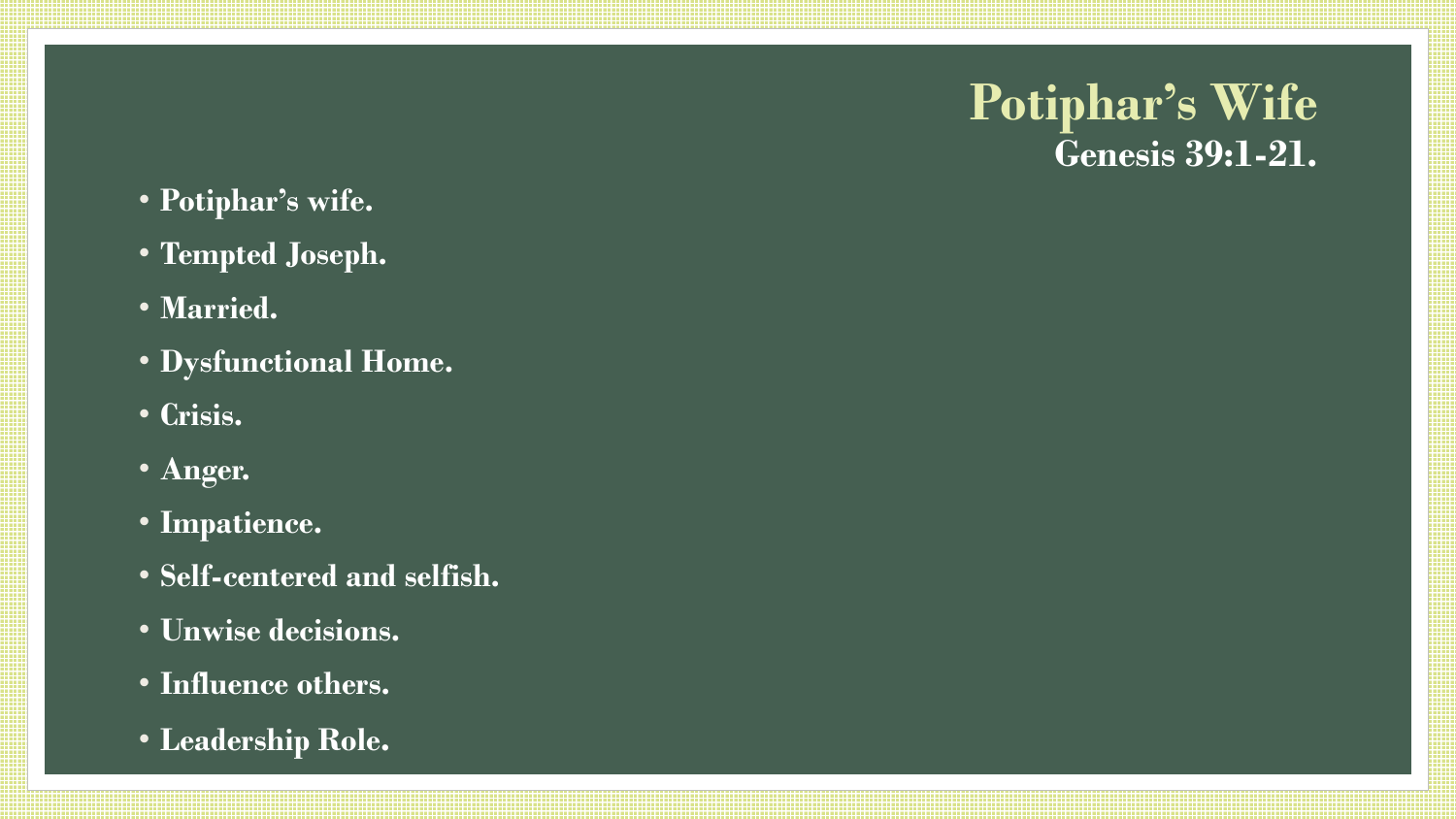# **Potiphar's Wife**

- **Desperate Housewife of Egypt characterized by**
- **i) Lust vs. 7.**
- **ii) Desperate longing vs. 9.**
- **iii) Cheat vs. 12.**
- **iv) Liar vs. 14 and 15.**
- **v) Unfaithful and untrustworthy vs. 16 and 17.**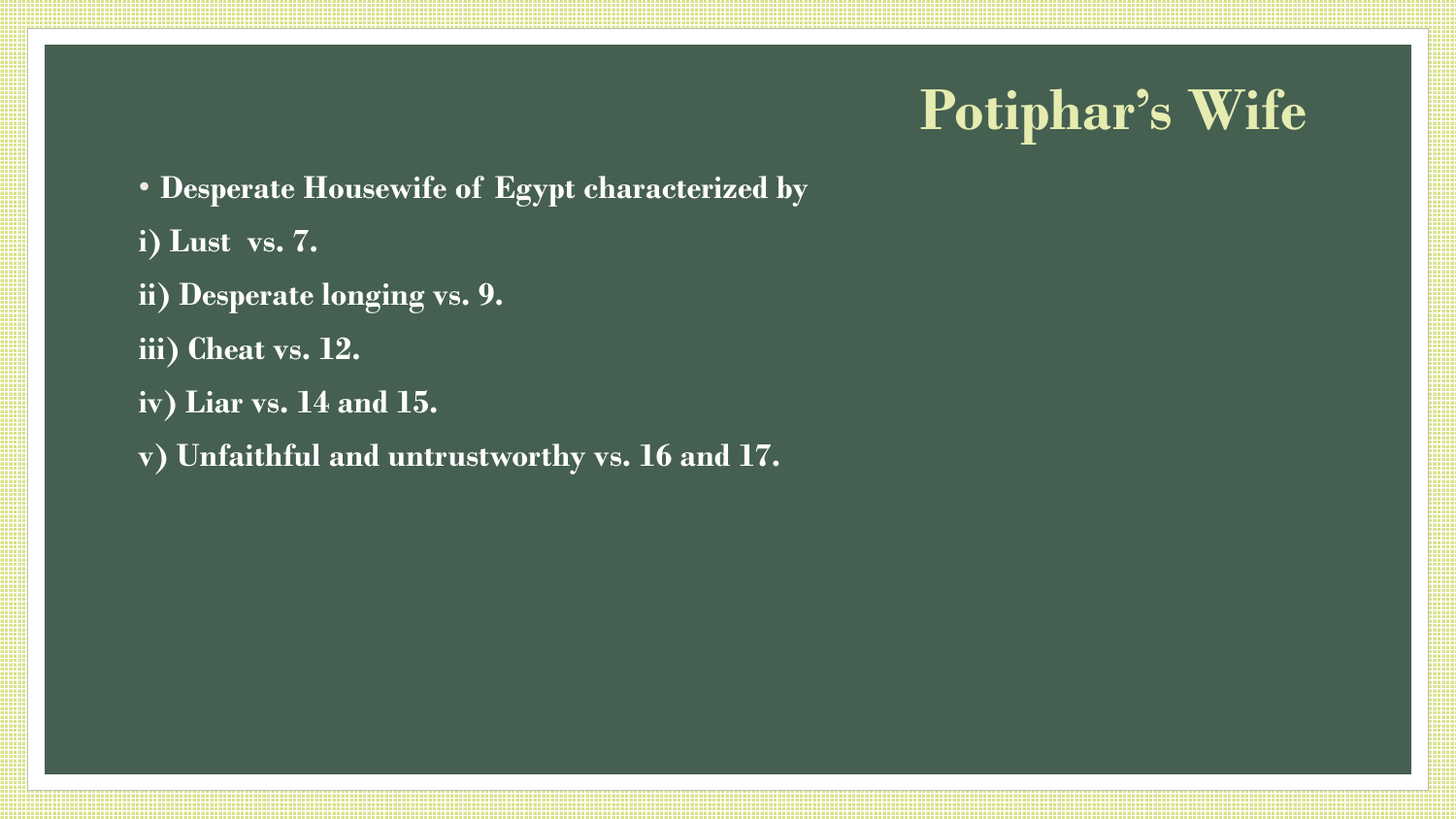# **Potiphar's Wife**

• **Lessons from her life.**

**He life is characterized by what "should not" be done.**

- **i) Do not allow desperation to get a hold of you.**
- **ii) Do not allow lust to get a hold of you.**
- **iii) Do not allow lies telling to get a hold on you.**
- **iv) Do not allow selfishness to get a hold of you.**
- **v) Do not influence others negatively.**
- **vi) Do not allow your desire to cheat, get a hold of you.**
- **vii) Do not allow a desire to be unfaithful, get a hold of you.**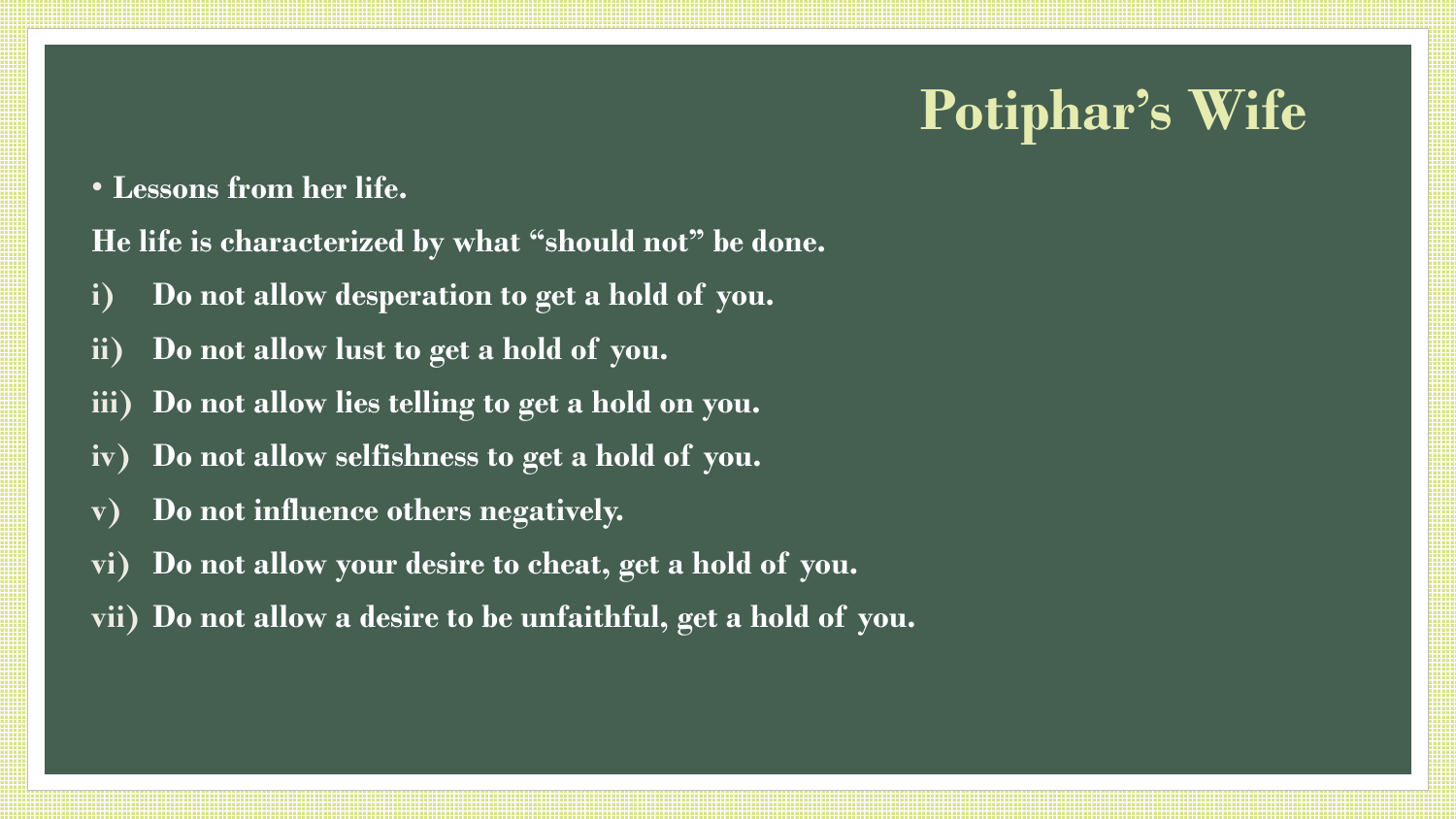## Jochebed (Moses' Mother)

- Exodus 1; 2:1-10; Numbers 26:59.
- Amram's wife.
- Grandmother.
- Crisis.
- Victim.
- Daughter of Levi.
- Slave in Egypt.
- Sons: Moses and Aaron.
- Daughter: Miriam.
- Protected her baby.
- Impoverished.
- Immigrant.
- $\bullet$  Loss.
- Wise.
- Influenced others.
- Divine Presence.
- Godly Witness.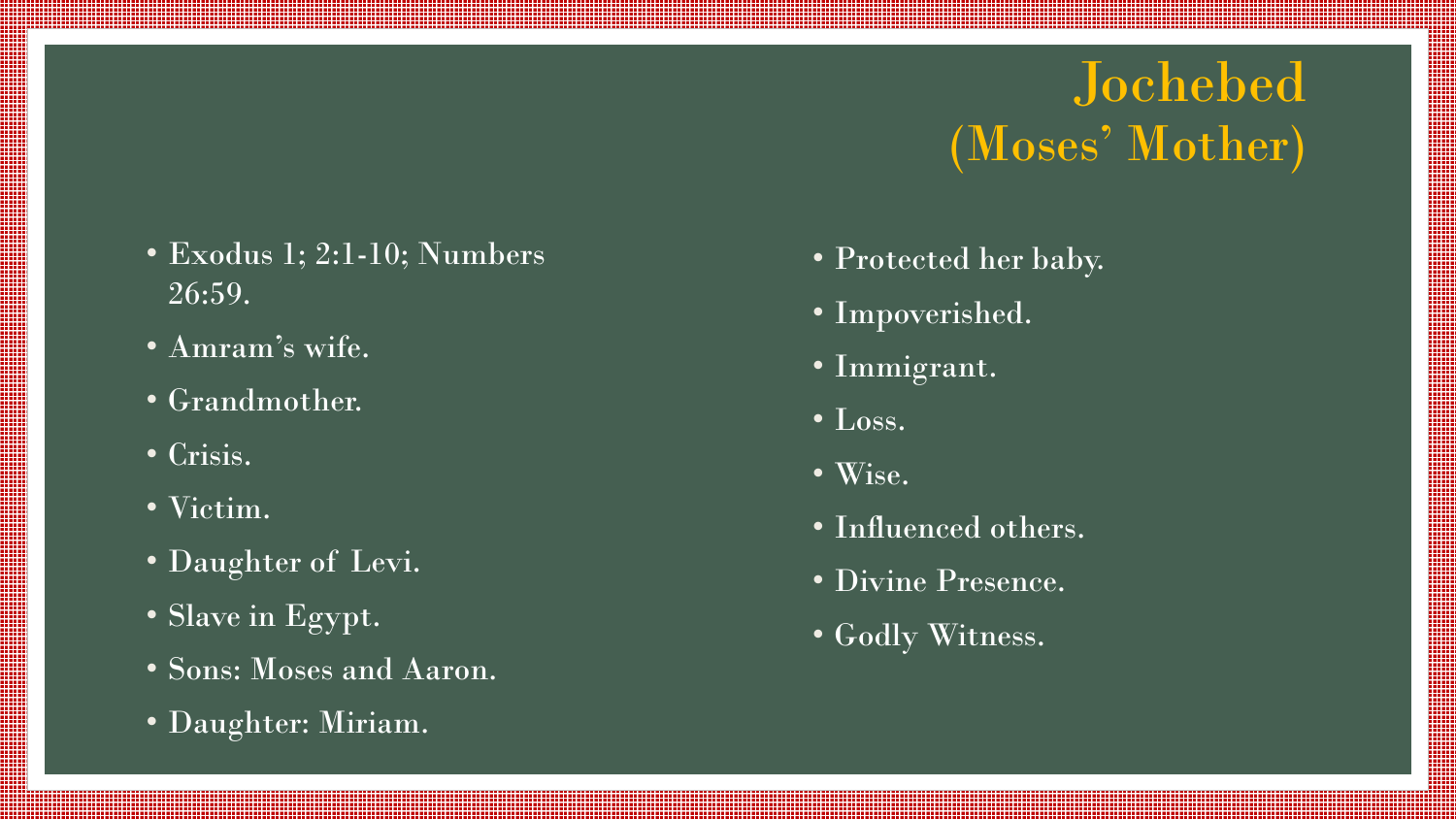### Jochebed (Moses' Mother)

- The **name Jochebed** means God's Glory and is of Hebrew **origin.**
- The glory of God is the beauty of His spirit. It is not an aesthetic beauty or a material beauty, but it is the beauty that emanates from His character, from all that He is.
- Through Jochebed's life, the beauty of God kept evolving and becoming visible to human eyes.
- **The Glory of God was seen** 
	- **from the time she birthed Moses to raising Him because God strategically planned it to be so. As a result, the destiny of Moses and the Israelites in Egypt was not wasted.**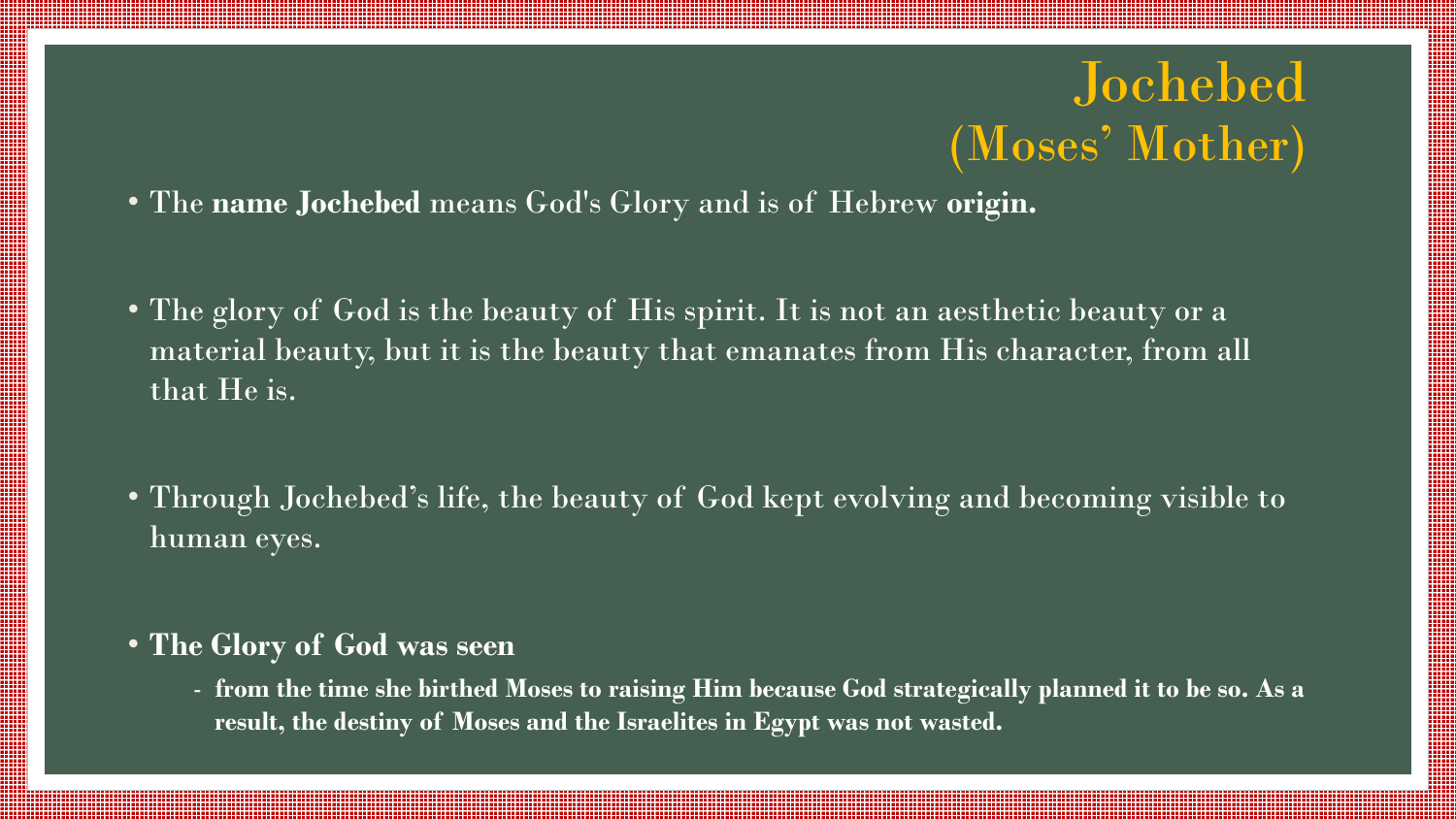### Jochebed (Moses' Mother)

- **Jochebed could be characterized as** 
	- a nurturer of both human and destiny. taker. Ex 2:2-3,8-10.
	- a risk bearer. Ex 2:2-3,8-10.

- doubly blessed and privileged. Ex 2:9-10. Paid for spending time with her son. She cared for her sone during the defining stages of his life. An opportunity to impart in him Godly virtues and define his destiny and priorities.

- one who fulfilled purpose. By raising a prophet who was destined to rescue an entire nation from bondage.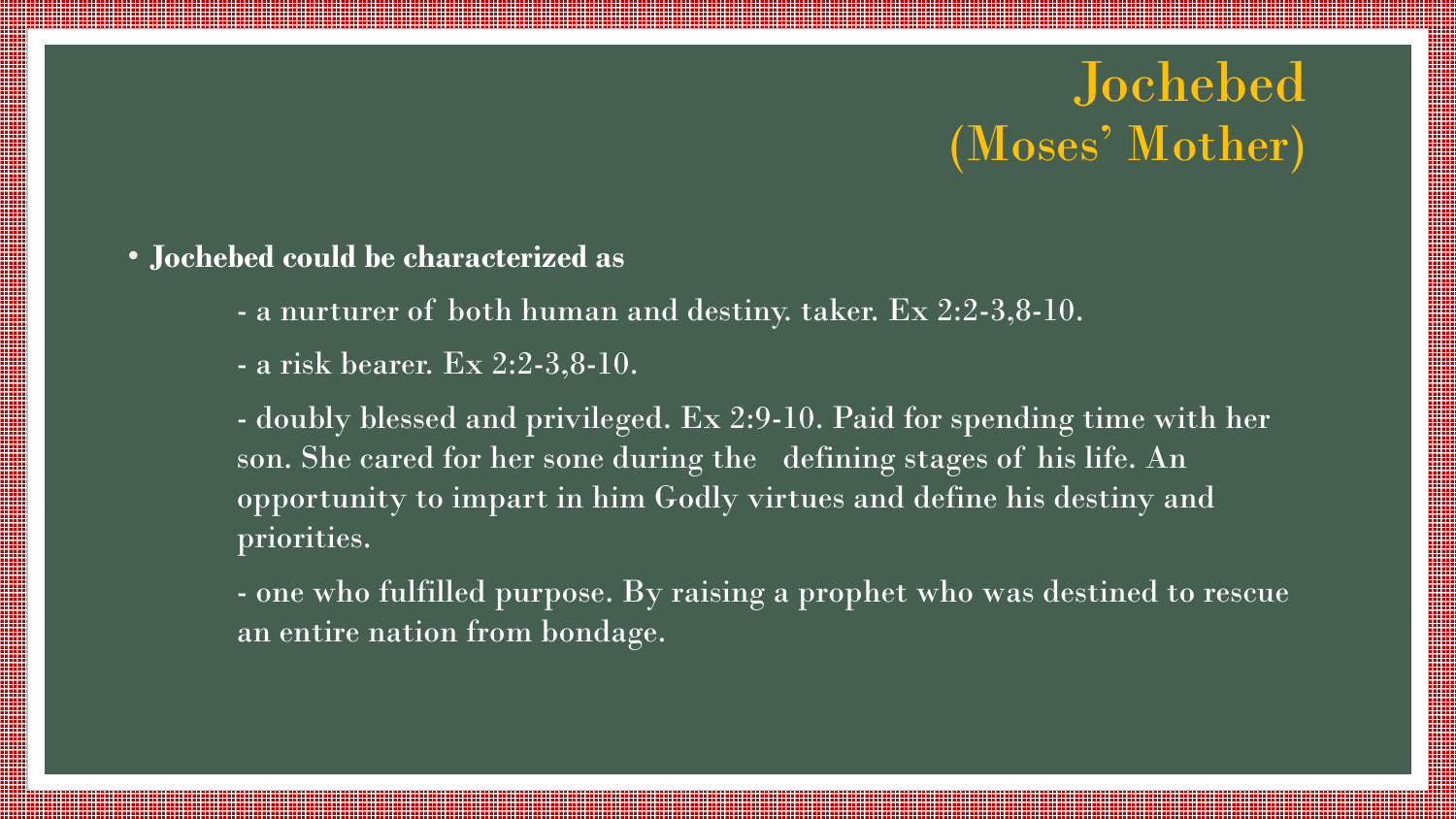## Miriam

- Exodus 2:1-10; 15:20-21; Numbers 12:1- 15.
- Daughter to Jochebed and Amram.
- Moses and Aaron's sister.
- Protected her baby brother Moses
- Prophetess.
- Opposed Moses; God punished her with leprosy.
- Given another chance to serve God.
- Single.
- **Crisis.**
- **Victim.**
- **Impoverished.**
- **Immigrant.**
- **Wise and unwise decisions.**
- **Influence others.**
- **Leadership role.**
- **Divine presence.**
- **Forgiveness.**
- **Godly witness.**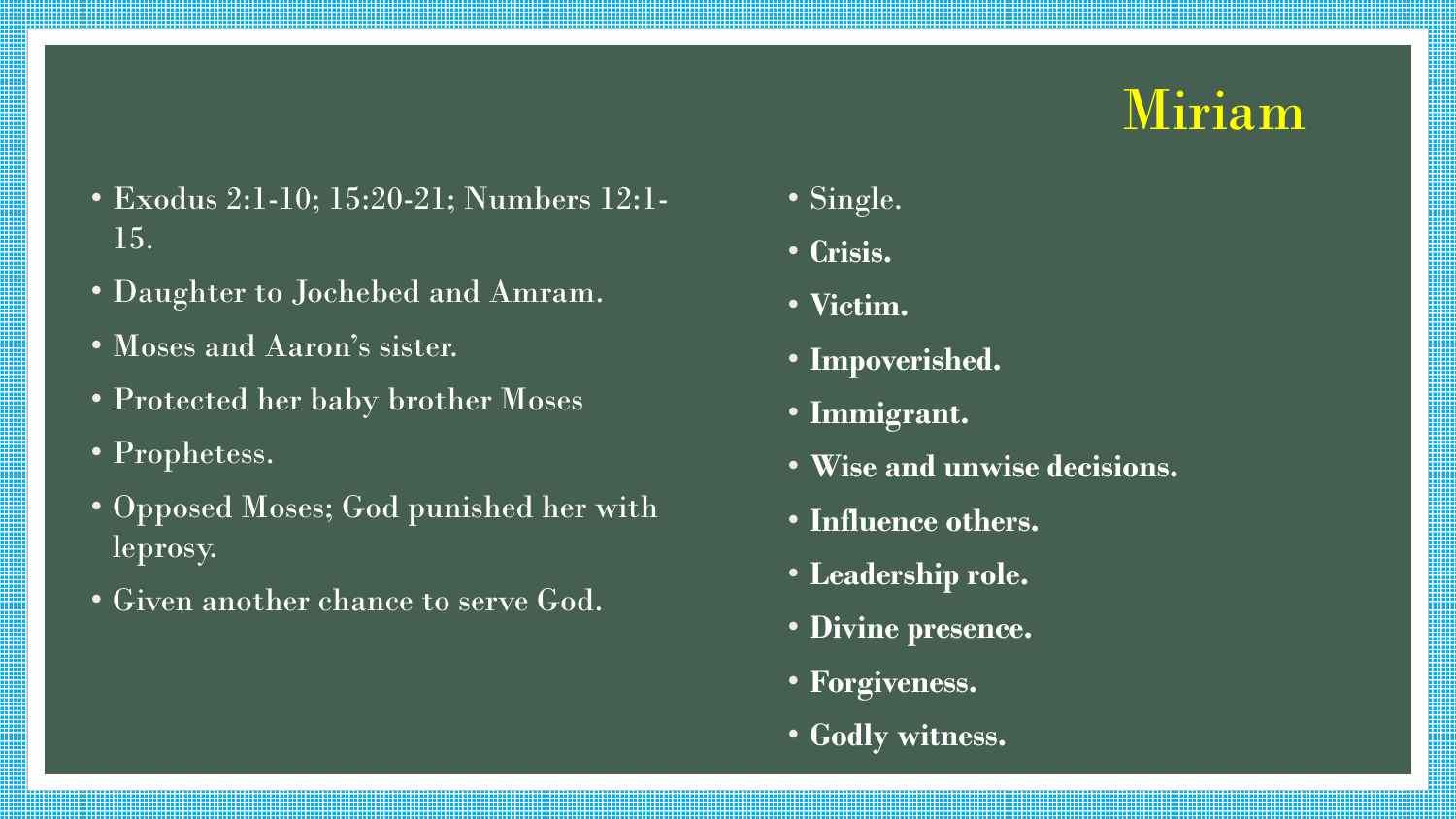## Miriam

### • **Character**

- **- Vigilant. Exodus 2:4.**
- **- Strategic. Exodus 2:7.**
- **- Praiser and praise leader. Exodus 15:20-21.**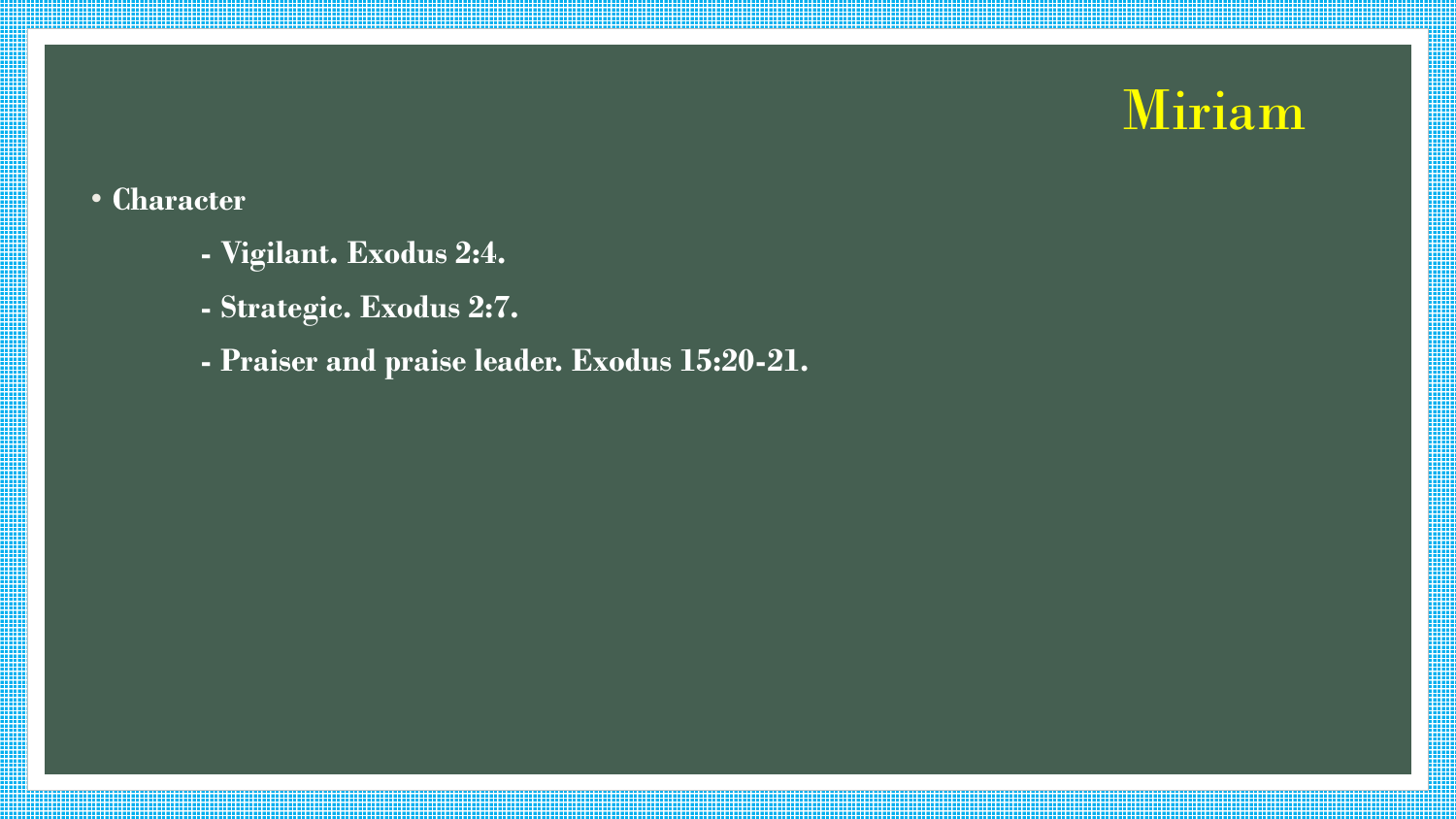- Joshua 2:1-21; 6:16-17, 22-23; Ruth 4:20-21; Matthew 1:5.
- Prostitute in Jericho.
- Believed in God.
- Hid two of Joshua's spies.
- Salmon's wife.
- Son: Boaz.
- Great-great-grandmother to King David.
- Married.
- Mother/Grandmother.
- Prostitute.
- Crisis.
- Natural disasters.
- Impoverished.
- Wise decisions.
- Influence others.
- Divine Presence.
- Forgiveness.
- Second Chance.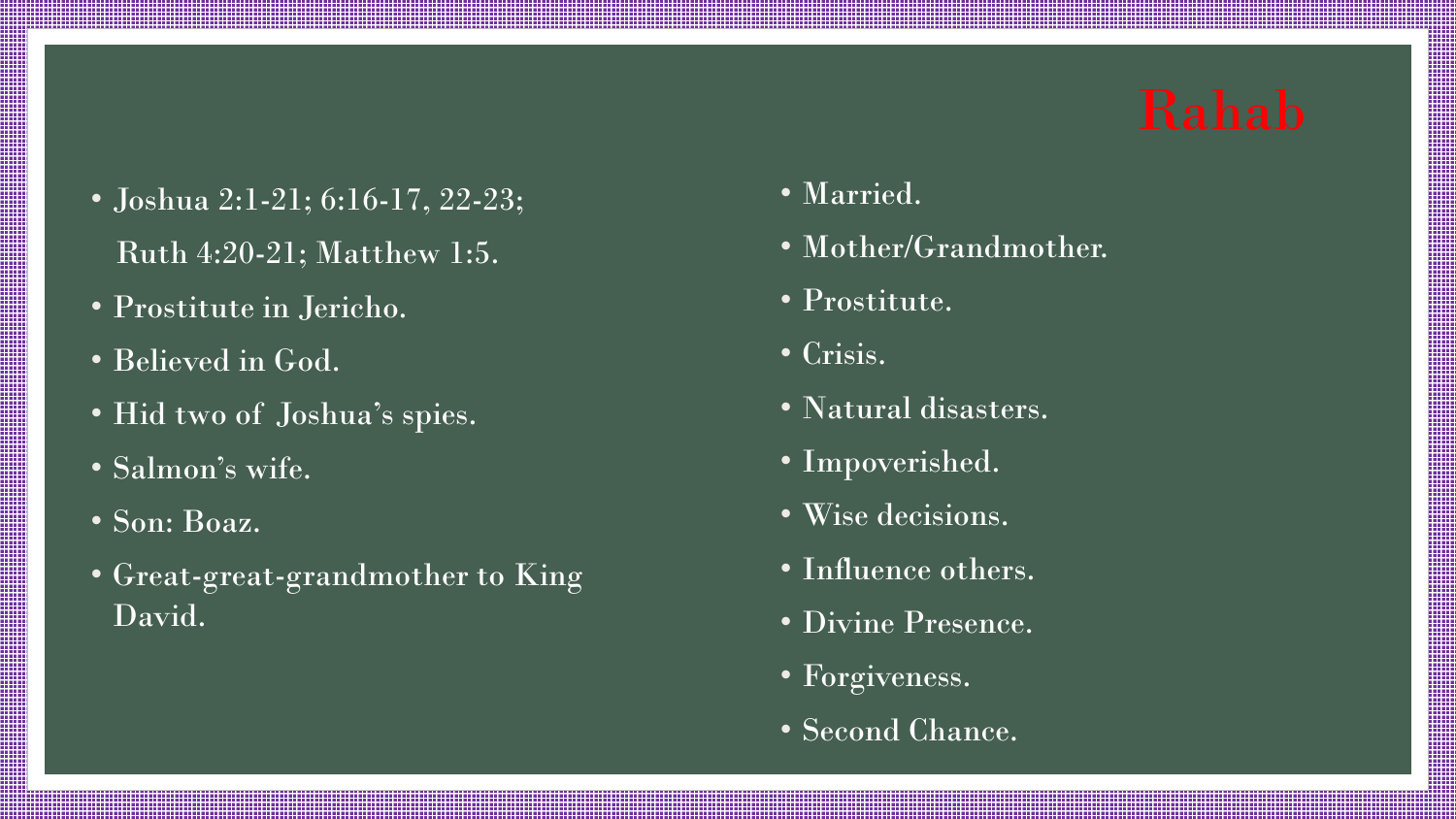- A woman who did not allow her status in society define her. The bible describes her as a prostitute (Josh 2:1).
- Played a great role in the fulfillment of God's plan for his chosen children (Josh 2:4-7).
- Acknowledged the power of God evidenced by His work through His children (Josh  $2:8-11$ ).
- Courageously inserted herself and families into God plan (Joh 2:12-13).
- Reliable (Josh 2:14-22).
- Became part of the genealogy of Jesus Christ (Matthew 1:5)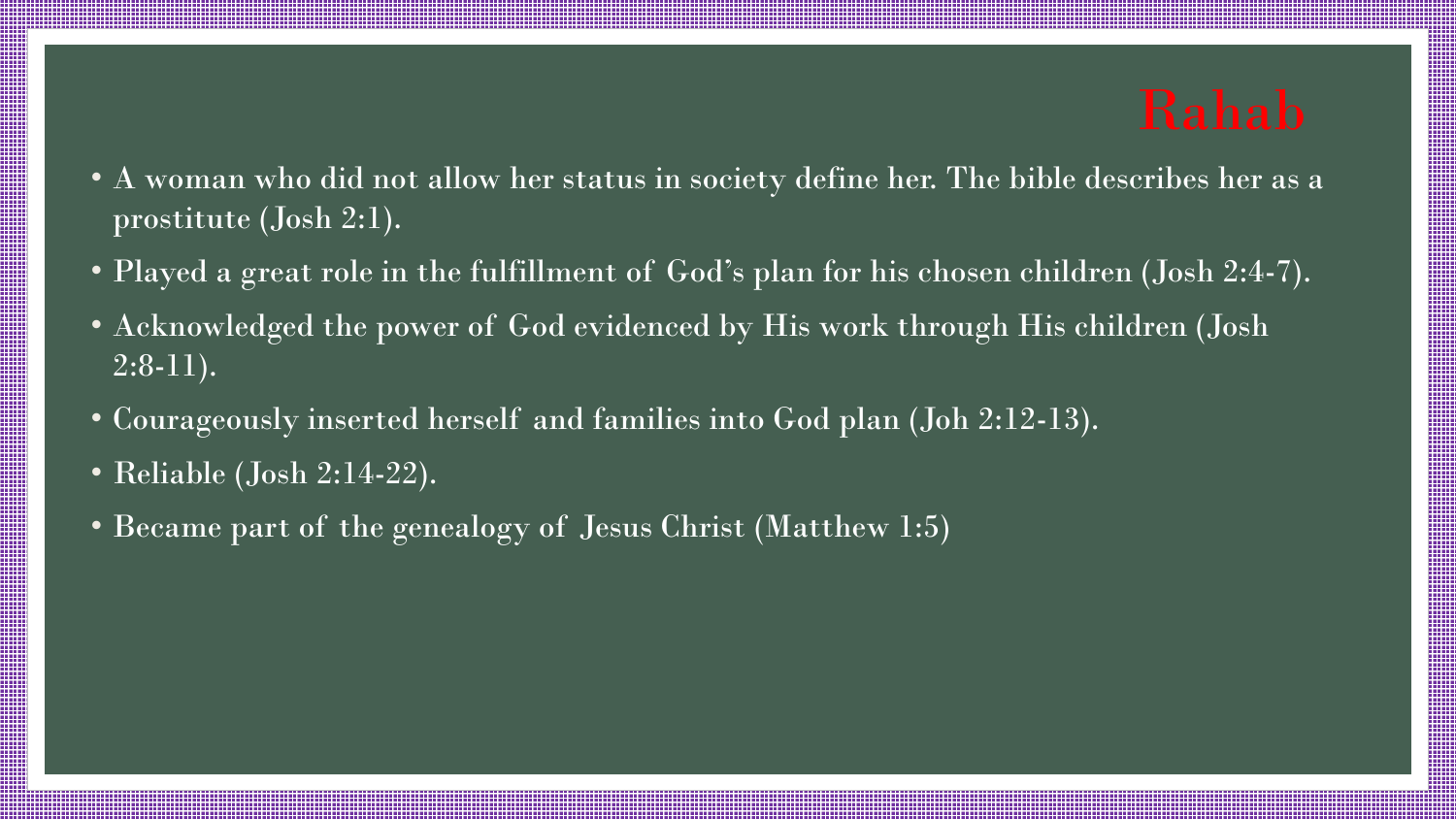